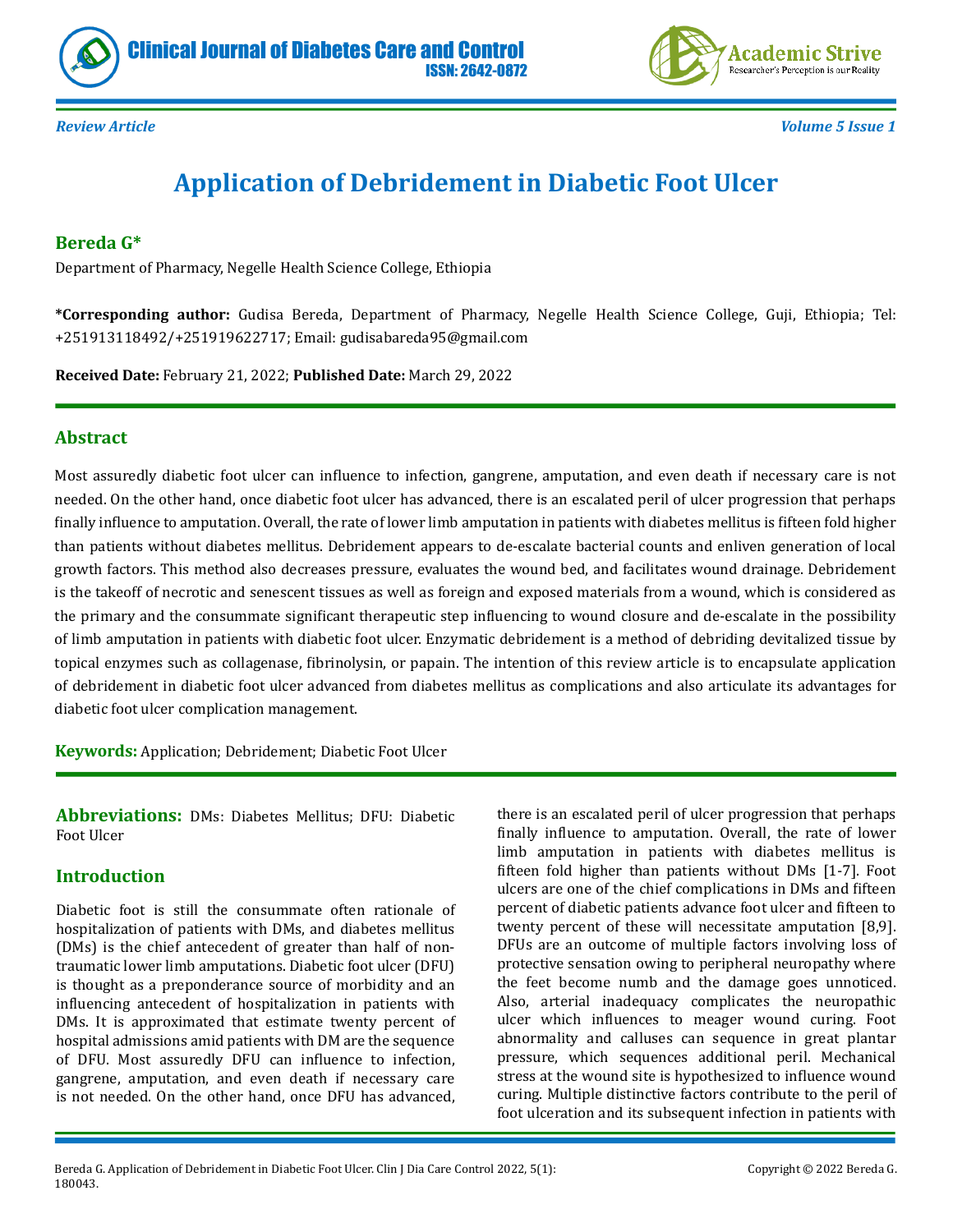DMs. Uncontrolled hyperglycemia, duration of DMs, trauma, inappropriate footwear, callus, history of previous ulcers/ amputations, older age, blindness/injured vision, chronic renal disease and meager nutrition have also been observed to play a function in the pathogenesis and progression of DFU [10,11]. The medical management of DFU remains a problem. A better comprehending of the pathophysiology and molecular biology of diabetic wounds perhaps support to result ameliorated and further efficient solutions for their management. It is recently accepted that DFU therapies should be directed to actively promoting wound curing by correcting the expression of those biological factors which are significant in the curing procedure [12].

#### **Debridement**

The method of debridement perhaps the significant management for diabetic foot ulcer. Several types of products have been used to keep the wound dry and covered (hydrogels, hydrocolloids, alginates and foams). Debridement includes takeoff of dead, injured, or exposed tissue, which ameliorates the healing potential of the remaining healthy tissues. Based on the wound tissue type, distinctive debridement techniques are recommended: (1) Surgical debridement or sharp debridement-recommended for necrotic and exposed wounds. The terms surgical debridement and sharp debridement are frequently used intercalate, certain clinicians refer to surgical debridement as being settled in an operating room, whereas sharp debridement is settled in a clinic setting. Sharp surgical debridement is the mostly effective and quickest method of debridement; (2) Autolytic debridement-a selective process in which the necrotic tissue is liquefied. A wound covered with an occlusive dressing permits concentration of tissue fluids containing macrophages, neutrophils, and enzymes, which takeoff bacteria and digest necrotic tissues. Autolytic debridement is not advisable for the management of exposed pressure ulcers; (3) Mechanical debridementincludes takeoff of unhealthy tissue using a dressing, which is altered regularly by wound irrigation (pressure: 4-15 psi), without injuring healthy/new tissues. Scrubbing the wound aids in takeoff of exudates and devitalized tissues, although this influences to bleeding as well as pain sequencing from wound trauma. This technique is used in the treatment of surgical wounds and venous leg ulcers. The shortcomings of the method is that it is time consuming and expensive; (4) Enzymatic debridement-a method of debriding devitalized tissue by topical enzymes such as collagenase, fibrinolysin, or papain. Recommended for sloughy, exposed, necrotic wounds where surgical debridement is contraindicated; and (5) Maggot debridement-a technique in which maggots or fly larva that are accelerated in a sterile environment are used [13-18]. Debridement is the takeoff of necrotic and senescent tissues as well as foreign and exposed materials

from a wound, which is thought-out as the primary and the consummate significant therapeutic step influencing to wound closure and de-escalate in the possibility of limb amputation in patients with DFU. Debridement appears to de-escalate bacterial counts and enliven generation of local growth factors. This method also decreases pressure, evaluates the wound bed, and facilitates wound drainage. There are distinctive kinds of debridement involving surgical, enzymatic, autolytic, mechanical, and biological. Amid these methods, surgical debridement has been revealed to be most effective in DFU curing. Surgical or sharp debridement includes cutting away dead and exposed tissues pursued by daily application of saline moistened cotton gauze. The chief objective of this type of debridement is to turn a chronic ulcer into an acute one. Surgical debridement should be repeated frequently as necessitated if fresh necrotic tissue continues to form. The method of debridement based on characteristics, preferences, and practitioner degree of expertise. When surgical or sharp debridement is not expressed, then distinctive types of debridement could be used [19-27]. The peril of the lesion worsening in terms of both progressive deep tissue decrement and infection is linked to the co-existence of an ischemic component. Thereupon, peripheral vascular disease must be precluded in the primary assessment of an ulcerated lesion with clinical characteristics appropriate to those of a neuropathic lesion. Appropriate debridement must pursue the evaluation of an ulcer. It should completely takeoff the callus that surrounds the lesion and entire non-healthy tissues, until healthy bleeding edges are revealed. Sharp debridement permits for thorough takeoff of entire necrotic material and destructs the bacterial load, thus promoting curing. It is then mandatory to go on an accurate "probe to bone" maneuvre in order to settle the involvement of deeper structures such as tendons, joint capsules and bones. In the preponderance of cases, the 'probe-to-bone' maneuvre with a sterile blunt instrument is sufficient to diagnose osteomyelitis. It is thereupon solely necessary to use multiple complex methods (such as Nuclear Magnetic Resonance and/or radiolabeled leukocyte scanning) in a small percentage of cases [28].

#### **Conclusion**

DFU is considered as a majority source of morbidity and an influencing antecedent of hospitalization in patients with DMs. Foot ulcers are one of the chief complications in DMs and fifteen percent of diabetic patients advance foot ulcer and fifteen to twenty percent of these will necessitate amputation. Debridement is the takeoff of necrotic and senescent tissues as well as foreign and exposed materials from a wound, which is thought-out as the primary and the consummate significant therapeutic step influencing to wound closure and de-escalate in the possibility of limb amputation in patients with DFU. Autolytic debridement is a selective process in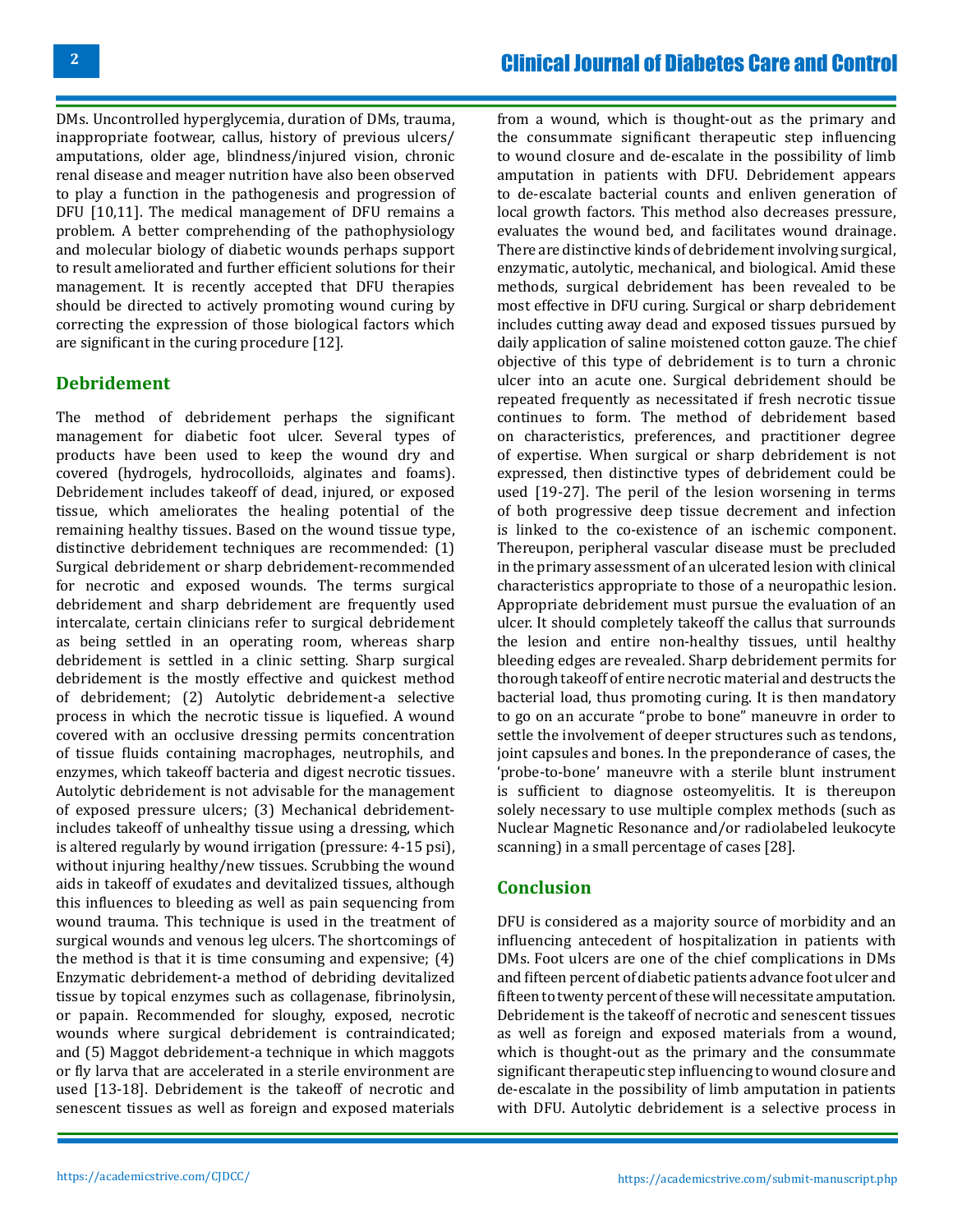which the necrotic tissue is liquefied. A wound covered with an occlusive dressing permits concentration of tissue fluids containing macrophages, neutrophils, and enzymes, which takeoff bacteria and digest necrotic tissues.

# **Acknowledgment**

The author would be grateful to anonymous reviewers for the comments that increase the quality of this manuscript.

## **References**

- 1. [Yazdanpanah L, Nasiri M, Adarvishi S \(2015\) Literature](https://pubmed.ncbi.nlm.nih.gov/25685277/) [review on the management of diabetic foot ulcer. World J](https://pubmed.ncbi.nlm.nih.gov/25685277/) [Diabetes 6\(1\): 37-53.](https://pubmed.ncbi.nlm.nih.gov/25685277/)
- 2. [Shahbazian H, Yazdanpanah L, Latifi SM \(2013\) Risk](https://pubmed.ncbi.nlm.nih.gov/24353617/) [assessment of patients with diabetes for foot ulcers](https://pubmed.ncbi.nlm.nih.gov/24353617/) [according to risk classification consensus of International](https://pubmed.ncbi.nlm.nih.gov/24353617/) [Working Group on Diabetic Foot \(IWGDF\). Pak J Med Sci](https://pubmed.ncbi.nlm.nih.gov/24353617/) [29\(3\): 730-734.](https://pubmed.ncbi.nlm.nih.gov/24353617/)
- 3. [Aalaa M, Malazy OT, Sanjari M, Peimani M, Tehrani M](https://pubmed.ncbi.nlm.nih.gov/23497582/) [\(2012\) Nurses' role in diabetic foot prevention and care;](https://pubmed.ncbi.nlm.nih.gov/23497582/) [a review. J Diabetes Metab Disord 11\(1\): 24.](https://pubmed.ncbi.nlm.nih.gov/23497582/)
- 4. [Leone S, Pascale R, Vitale M, Esposito S \(2012\)](https://pubmed.ncbi.nlm.nih.gov/22982692/) [Epidemiology of diabetic foot. Infez Med 20\(S1\): 8-13.](https://pubmed.ncbi.nlm.nih.gov/22982692/)
- 5. [Iraj B, Khorvash F, Ebneshahidi A, Askari G \(2013\)](https://pubmed.ncbi.nlm.nih.gov/23626896/) [Prevention of diabetic foot ulcer. Int J Prev Med 4\(3\):](https://pubmed.ncbi.nlm.nih.gov/23626896/) [373-376.](https://pubmed.ncbi.nlm.nih.gov/23626896/)
- 6. [Fard AS, Esmaelzadeh M, Larijani B \(2007\) Assessment](https://pubmed.ncbi.nlm.nih.gov/17935551/) [and treatment of diabetic foot ulcer. Int J Clin Pract](https://pubmed.ncbi.nlm.nih.gov/17935551/) [61\(11\): 1931-1938.](https://pubmed.ncbi.nlm.nih.gov/17935551/)
- 7. [Snyder RJ, Hanft JR \(2009\) Diabetic foot ulcers--effects](https://pubmed.ncbi.nlm.nih.gov/19934461/) [on QOL, costs, and mortality and the role of standard](https://pubmed.ncbi.nlm.nih.gov/19934461/) [wound care and advanced-care therapies. Ostomy](https://pubmed.ncbi.nlm.nih.gov/19934461/) [Wound Manage 55\(1\): 28-38.](https://pubmed.ncbi.nlm.nih.gov/19934461/)
- 8. Larijani B, Shirin HR (2008) Overview of diabetic foot; novel treatments in diabetic foot ulcer. Daru 16 (1): 1-6.
- 9. Larijani B, Forouzandeh F (2003) Diabetic foot disorders. Iran J Diabetes and Lipid Disord 2(2): 103-93.
- 10. [Kavitha KV, Tiwari S, Purandare VB, Khedkar S, Bhosale](https://pubmed.ncbi.nlm.nih.gov/25126400/) [SS, et al. \(2014\) Choice of wound care in diabetic foot](https://pubmed.ncbi.nlm.nih.gov/25126400/) [ulcer: A practical approach. World J Diabetes 5\(4\): 546-](https://pubmed.ncbi.nlm.nih.gov/25126400/) [556.](https://pubmed.ncbi.nlm.nih.gov/25126400/)
- 11. [Farahani RM, Kloth LC \(2008\) The hypothesis of](https://pubmed.ncbi.nlm.nih.gov/18593398/) ['biophysical matrix contraction': wound contraction](https://pubmed.ncbi.nlm.nih.gov/18593398/) [revisited. Int Wound J 5\(3\): 477-482.](https://pubmed.ncbi.nlm.nih.gov/18593398/)
- 12. Oloughlin A, Obrien T (2011) Topical stem and progenitor

cell therapy for diabetic foot ulcers. Stem Cells Clin Res 978: 579-604.

- 13. [Sibbald RG, Williamson D, Orsted HL, Campbell K, Keast](https://pubmed.ncbi.nlm.nih.gov/11889735/)  [D, et al. \(2000\) Preparing the wound bed--debridement,](https://pubmed.ncbi.nlm.nih.gov/11889735/)  [bacterial balance, and moisture balance. Ostomy Wound](https://pubmed.ncbi.nlm.nih.gov/11889735/) [Manage 46\(11\): 14-22.](https://pubmed.ncbi.nlm.nih.gov/11889735/)
- 14. Landis S, Ryan S, Woo K, Sibbald RG (2007) Infections in chronic wounds. In: 4<sup>th</sup> (Edn.), HMP Communications, pp: 299-321.
- 15. Driver VR (2004) Treating the macro and micro wound environment of the diabetic patient: managing the whole patient, not the hole in the patient. Foot and Ankle Q Sem J 16: 47-56.
- 16. [Cervo FA, Cruz AC, Posillico JA \(2000\) Pressure ulcers.](https://pubmed.ncbi.nlm.nih.gov/10732005/) [Analysis of guidelines for treatment and management.](https://pubmed.ncbi.nlm.nih.gov/10732005/) [Geriatrics 55\(3\): 55-60.](https://pubmed.ncbi.nlm.nih.gov/10732005/)
- 17. Rolstad B, Ovington L, Harris A (2000) Principles of wound management. In: 2nd (Edn.), Bryant R, (Eds.), St. Louis: Mosby, pp: 85-124
- 18. [Ramundo J, Gray M \(2008\) Enzymatic wound](https://pubmed.ncbi.nlm.nih.gov/18496083/) [debridement. J Wound Ostomy Continence Nurs 35\(3\):](https://pubmed.ncbi.nlm.nih.gov/18496083/) [273-280.](https://pubmed.ncbi.nlm.nih.gov/18496083/)
- 19. [Lebrun E, Canic MT, Kirsner RS \(2010\) The role of](https://pubmed.ncbi.nlm.nih.gov/20840517/) [surgical debridement in healing of diabetic foot ulcers.](https://pubmed.ncbi.nlm.nih.gov/20840517/) [Wound Repair Regen 18\(5\): 433-438.](https://pubmed.ncbi.nlm.nih.gov/20840517/)
- 20. [Edwards J, Stapley S \(2010\) Debridement of diabetic foot](https://pubmed.ncbi.nlm.nih.gov/20091547/) [ulcers. Cochrane Database Syst Rev 2010\(1\): CD003556.](https://pubmed.ncbi.nlm.nih.gov/20091547/)
- 21. [Brem H, Sheehan P, Boulton AJ \(2004\) Protocol for](https://pubmed.ncbi.nlm.nih.gov/15147985/) [treatment of diabetic foot ulcers. Am J Surg 187\(5A\):](https://pubmed.ncbi.nlm.nih.gov/15147985/) [1S-10S.](https://pubmed.ncbi.nlm.nih.gov/15147985/)
- 22. Enoch S, Harding K (2003) Wound bed preparation: the science behind the removal of barrier to healing. Wounds 15(7): 213-229.
- 23. [Jain AC \(2014\) A New Classification \(Grading System\) of](https://www.bibliomed.org/?mno=37768) [Debridement in Diabetic Lower Limbs-an Improvization](https://www.bibliomed.org/?mno=37768) [and Standardization in Practice of Diabetic Lower Limb](https://www.bibliomed.org/?mno=37768) [Salvage around the World. Medicine Science 3\(1\): 991-](https://www.bibliomed.org/?mno=37768) [1001.](https://www.bibliomed.org/?mno=37768)
- 24. [Tallis A, Motley TA, Wunderlich RP, Dickerson JE,](https://pubmed.ncbi.nlm.nih.gov/24145042/) [Waycaster C, et al. \(2013\) Clinical and economic](https://pubmed.ncbi.nlm.nih.gov/24145042/) [assessment of diabetic foot ulcer debridement with](https://pubmed.ncbi.nlm.nih.gov/24145042/)  [collagenase: results of a randomized controlled study.](https://pubmed.ncbi.nlm.nih.gov/24145042/) [Clin Ther 35\(11\): 1805-1820.](https://pubmed.ncbi.nlm.nih.gov/24145042/)
- 25. [Lebrun E, Canic MT, Kirsner RS \(2010\) The role of](https://pubmed.ncbi.nlm.nih.gov/20840517/) [surgical debridement in healing of diabetic foot ulcers.](https://pubmed.ncbi.nlm.nih.gov/20840517/) [Wound Repair Regen 18\(5\): 433-438.](https://pubmed.ncbi.nlm.nih.gov/20840517/)